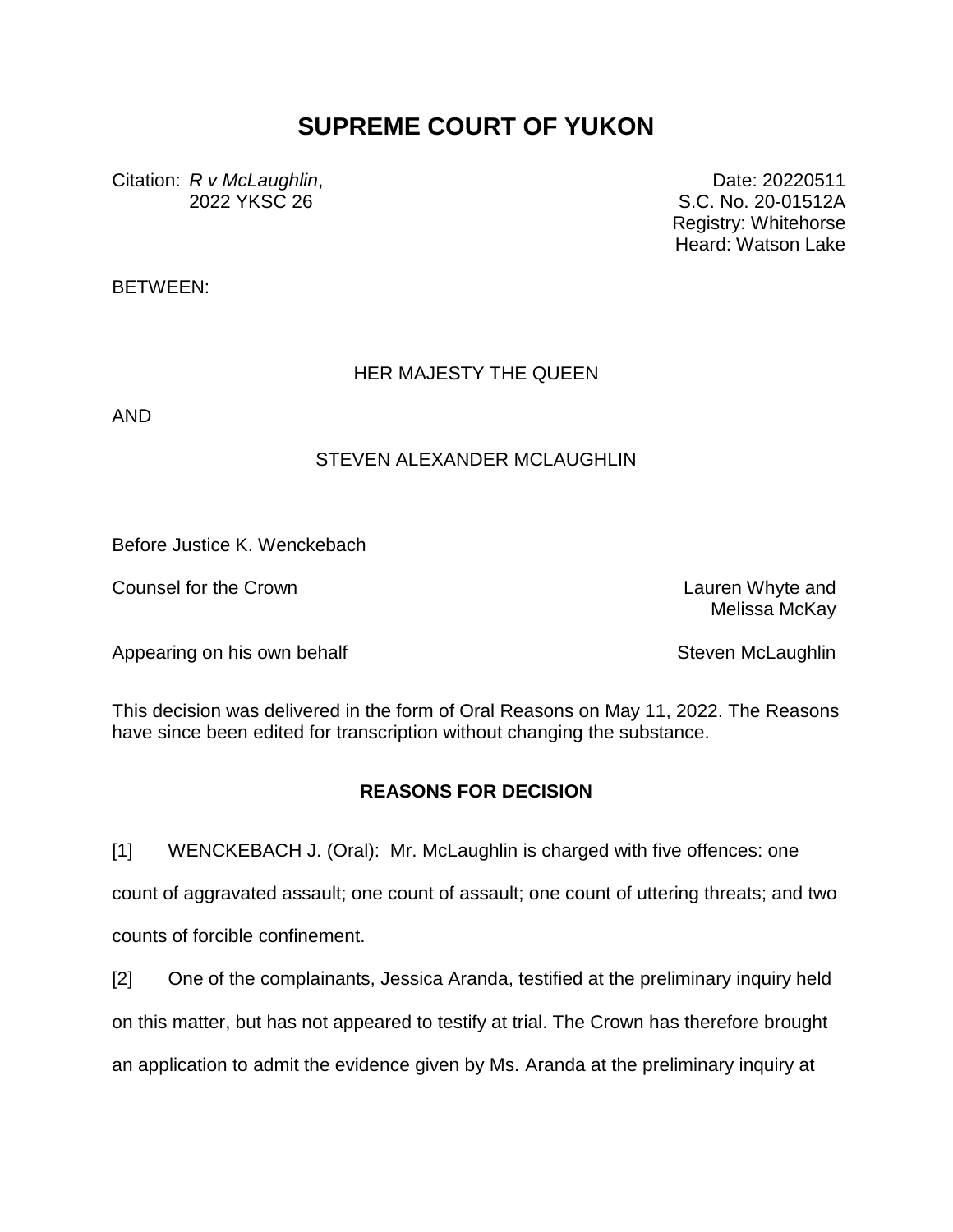trial, pursuant to s. 715(1) of the *Criminal Code*, R.S.C. 1985, c. C-46 (the "*Criminal* 

*Code*") and under the principled exception to the hearsay rule.

- [3] I will first address s. 715(1) of the *Criminal Code*.
- [4] Section 715(1) states:

Where, at the trial of an accused, a person whose evidence was given at a previous trial on the same charge, or whose evidence was taken in the investigation of the charge against the accused or on the preliminary inquiry into the charge, refuses to be sworn or to give evidence, or if facts are proved on oath from which it can be inferred reasonably that the person

- (a) is dead,
- (b) has since become and is insane,
- (c) is so ill that he is unable to travel or testify, or
- (d) is absent from Canada,

and where it is proved that the evidence was taken in the presence of the accused, it may be admitted as evidence in the proceedings without further proof, unless the accused proves that the accused did not have full opportunity to cross-examine the witness.

[5] In order for preliminary inquiry evidence to be admissible at trial, the Crown must

show on a balance of probabilities:

- (i) that the evidence was given at the preliminary hearing;
- (ii) that the witness is now refusing to give evidence; and
- (iii) that the preliminary inquiry evidence was given in the presence of the accused.
- [6] Once this is established, the evidence is admissible unless the accused

demonstrates that they were not afforded a full opportunity to cross-examine the

witness.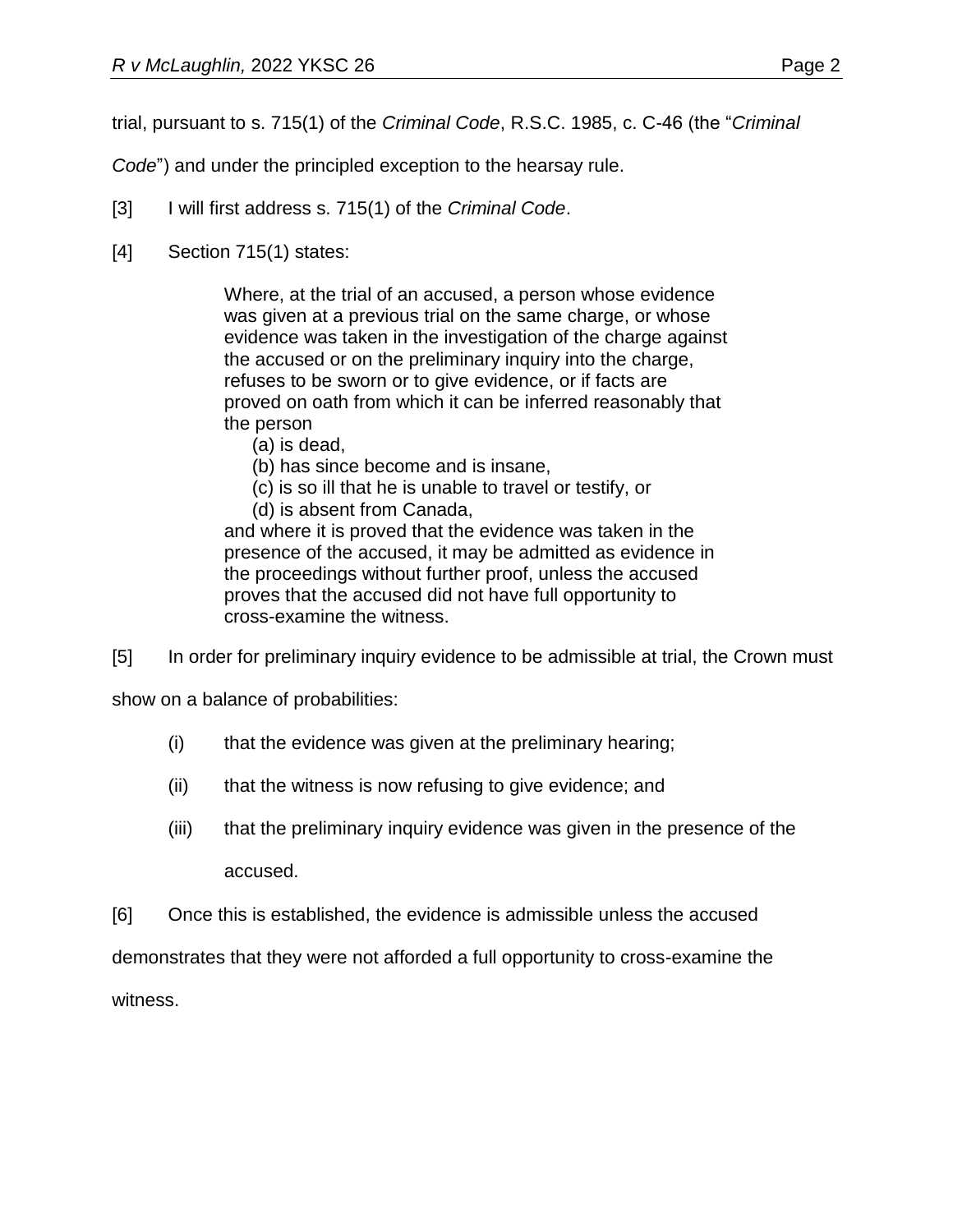[7] However, even where the requirements for admissibility under s. 715(1) are met, the Court still has the discretion to not admit the evidence if it would operate unfairly to the accused.

[8] In this case, there is no question that Ms. Aranda gave evidence at the preliminary inquiry and that it was given in the presence of the accused. The issues to be decided are, therefore, whether Ms. Aranda is now refusing to give evidence, whether Mr. McLaughlin had a full opportunity to cross-examine Ms. Aranda, and whether admission of the evidence would be unfair to Mr. McLaughlin.

[9] The first question is whether Ms. Aranda is refusing to give evidence.

[10] The Crown submits that Ms. Aranda does not want to attend court, and that the Crown and the RCMP have attempted to contact Ms. Aranda and serve her with a subpoena but have been unable to do so. Ms. Aranda is therefore refusing to give evidence.

[11] The courts have established that a witness who evades service to avoid testifying at trial does thereby refuse to testify within the meaning of s. 715(1) (*R v Williams*, 2015 ONSC 6884, at para. 27). Evidence of attempted contact and service assists in establishing that the witness is actually evading service.

[12] In support of this argument, the Crown filed the affidavit of Lois Sembsmoen, the Crown Witness Coordinator for the Yukon Regional Office of the Public Prosecution Service of Canada, and called Cst. Richard to testify.

[13] Ms. Sembsmoen attests to the attempts she has made to contact Ms. Aranda going back to September 11, 2019. The picture she presents is that of a witness who is difficult to track down, with no consistent phone number, and a changing address. The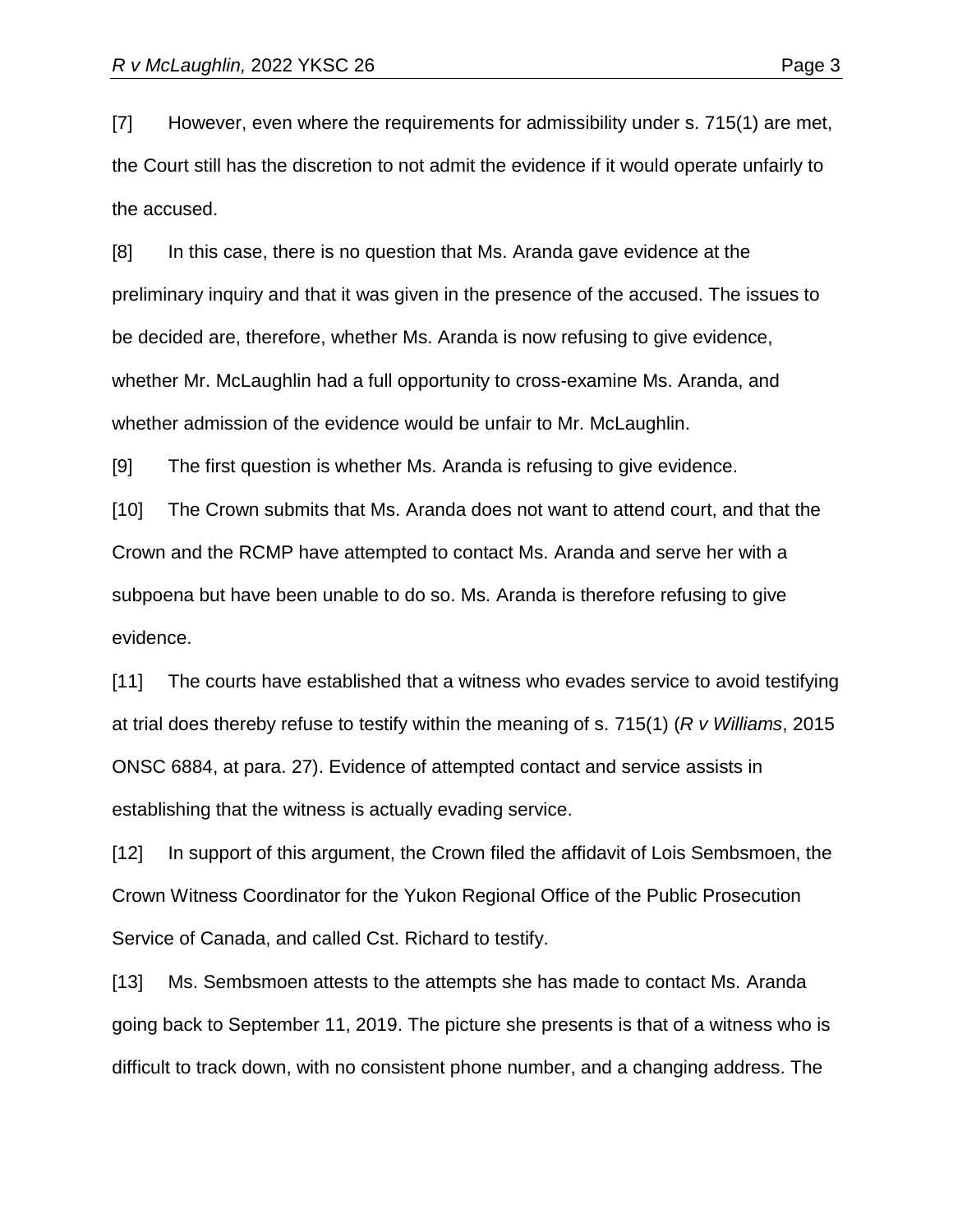difficulties in maintaining contact with Ms. Aranda increased after she testified at the preliminary inquiry.

[14] Eventually, the RCMP were able to locate a phone number for Ms. Aranda. Ms. Sembsmoen phoned her on April 11, 2022. The phone was that of a friend, but Ms. Sembsmoen was able to speak with Ms. Aranda.

[15] Ms. Sembsmoen and Crown counsel phoned her again on April 12 and April 14, 2022. They spoke about whether Ms. Aranda was willing to testify. She said she was trying to avoid it. The Crown and Ms. Sembsmoen confirmed the trial dates and location with Ms. Aranda. They also agreed to meet on April 19, 2022, but Ms. Aranda did not attend.

[16] Ms. Sembsmoen phoned the number she had for Ms. Aranda and Ms. Aranda's friend told Ms. Sembsmoen that she had not seen her in a couple of days. Ms. Sembsmoen continued to attempt to find her by contacting shelters, Justice

workers, Ms. Aranda's ex-partner, and hospitals, but was not able to find her.

[17] Cst. Richard, who works in Watson Lake, provided similar testimony. He attended a residence where Ms. Aranda had lived previously, spoke with Ms. Aranda's ex-partner and contacted shelters. He checked police occurrence records to see if her name popped up, asked for assistance from the Whitehorse detachment, and posted on CPIC that she was a person of interest.

[18] Cst. Richard was able to speak with Ms. Aranda on her friend's telephone number, possibly on April 9, 2022, and asked if he could have her address to serve her with a subpoena. She asked if she could pick it up at the Whitehorse detachment and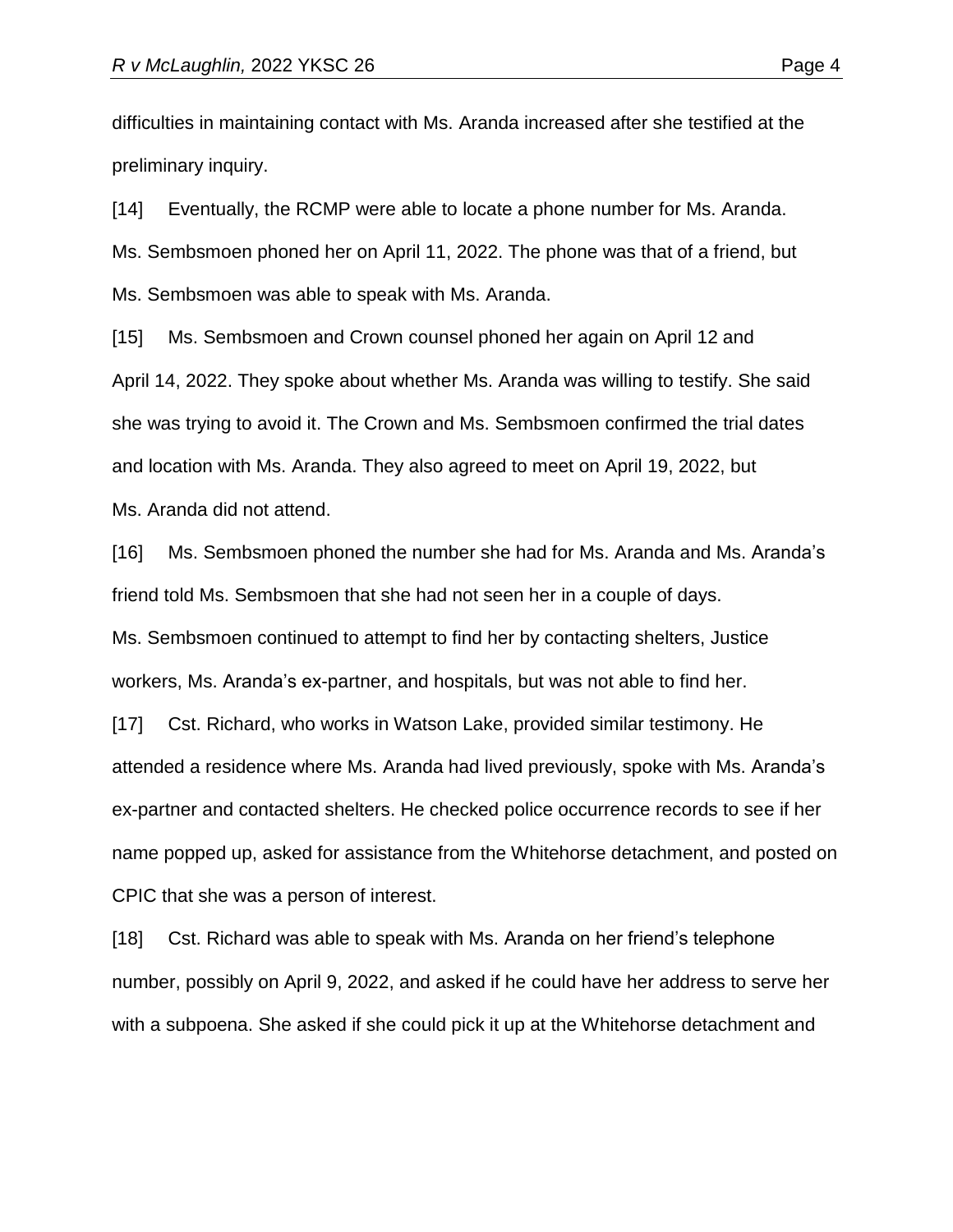said that she wanted to deal with things the next day. She ended the call shortly thereafter.

[19] Cst. Richard was not able to speak with her again, despite phoning her at the same number.

[20] There is a period of two weeks in which Cst. Richard was on vacation and there is only hearsay evidence of attempts to find Ms. Aranda. I do not take that evidence into account. I find, however, that the Crown and Cst. Richard made significant efforts to find Ms. Aranda. Ms. Aranda was made aware of the date and time of trial, and that the Crown was seeking for her to testify. I therefore conclude that Ms. Aranda evaded service and is refusing to testify.

[21] The next question is whether Mr. McLaughlin had a full opportunity to cross-examine Ms. Aranda.

[22] In *R v Potvin*, [1989] 1 SCR 525, the Supreme Court of Canada explained how this part of the test should be applied. It stated that it is the opportunity to cross-examine at the preliminary inquiry and not the fact of cross-examination which is crucial to a fair trial. Counsel who fails to cross-examine a witness for tactical reasons has not been deprived of the opportunity to cross-examine the witness.

[23] Here, much of Mr. McLaughlin's argument was that his lawyer at the time of the preliminary inquiry did not cross-examine Ms. Aranda as thoroughly or on all the issues that he should have cross-examined her on.

[24] For instance, he did not ask her about the fact that she stole Mr. McLaughlin's daughter's car; he did not ask her about the inconsistency between her statement and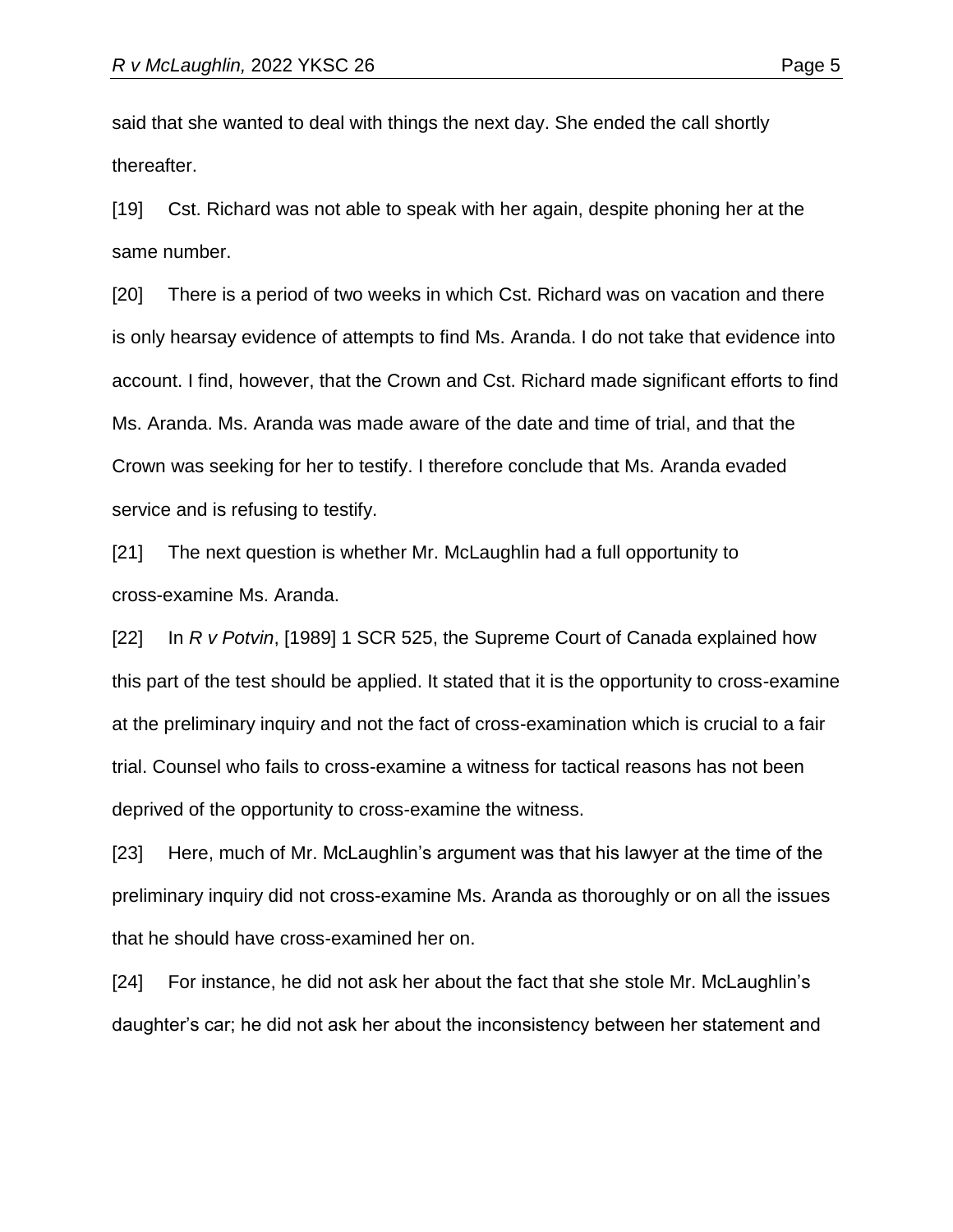her testimony about the presence of guns at his home or other inconsistencies; or about aspects of her testimony that were simply not credible.

[25] While Mr. McLaughlin feels that his counsel did not do a thorough job and left

many stones unturned, this is not a case in which ineffective counsel was provided.

Mr. McLaughlin's lawyer did cross-examine Ms. Aranda, quite vigorously on some

issues, and spent time on different areas of her testimony. I conclude that any issues

that he did not address or did not go into depth on was done for tactical reasons. I

therefore find that Mr. McLaughlin did have the opportunity to cross-examine

Ms. Aranda.

[26] The final issue is whether it would be unfair to admit the evidence at trial.

[27] I conclude that it would be unfair to Mr. McLaughlin to admit the evidence.

[28] In *R v Saleh*, 2013 ONCA 742, the Ontario Court of Appeal explained the Court's

discretion to exclude evidence. It stated at paras. 74 and 75:

[74] The exclusionary discretion in s. 715(1) is directed at two principal types of mischief: unfairness in the manner in which the preliminary inquiry evidence was obtained, and unfairness in the trial itself caused by the admission of the preliminary inquiry evidence. A trial judge should only exercise this discretion after weighing two competing and frequently conflicting concerns:

- fair treatment of the accused; and
- society's interest in the admission of probative evidence to get at the truth of the allegations in issue.

[75] The focus of the trial judge's concern must be on the protection of the accused from unfairness, rather than the admission of probative evidence without too much regard for the fairness of the adjudicative process. (citations omitted)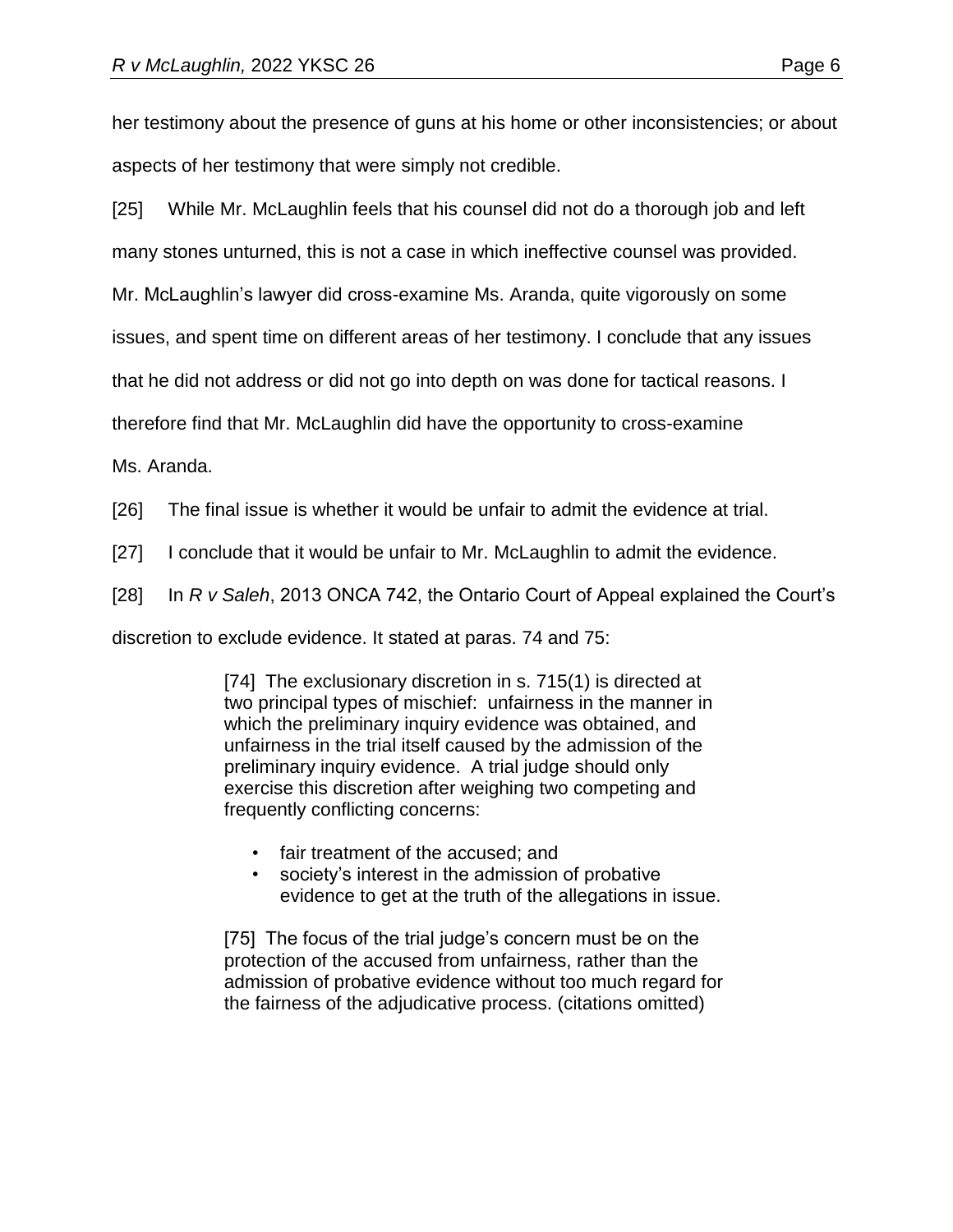[29] In *R v Atkinson et al*, 2018 MBCA 136, ("*Atkinson*") the Manitoba Court of Appeal determined that the principled approach to hearsay, specifically the requirements of necessity and reliability, helps to inform the fairness analysis.

[30] Necessity here has been met, given that Ms. Aranda is refusing to testify.

[31] With regard to reliability, there are two aspects to reliability: procedural reliability and substantive reliability.

[32] In *R v Hawkins*, [1996] 3 SCR 1043, the Supreme Court of Canada stated that evidence taken at a preliminary inquiry is sufficiently reliable to be admitted pursuant to the principled approach to hearsay (at para. 76).

[33] I have no difficulty finding that Ms. Aranda's testimony meets the requirement of procedural reliability.

[34] I do, however, have concerns about the substantive reliability of certain aspects of Ms. Aranda's testimony. Substantive reliability is concerned with how trustworthy the evidence is.

[35] In *Atkinson*, the Manitoba Court of Appeal stated:

[74] In my view, unfairness would be established where the proffered evidence is unreliable or incredible to the extent that it is not trustworthy. …

[36] In many cases, a witness's testimony is found to be not trustworthy because the witness is an unsavoury character or because the witness has a motive to lie. That is not the case here. Instead, the issue is that, on the crucial evidence about the aggravated assault, Ms. Aranda testified at the preliminary inquiry about her assumptions and suppositions, and not simply about what she observed.

[37] When first describing the alleged aggravated assault, Ms. Aranda described what she saw and heard. She described hearing: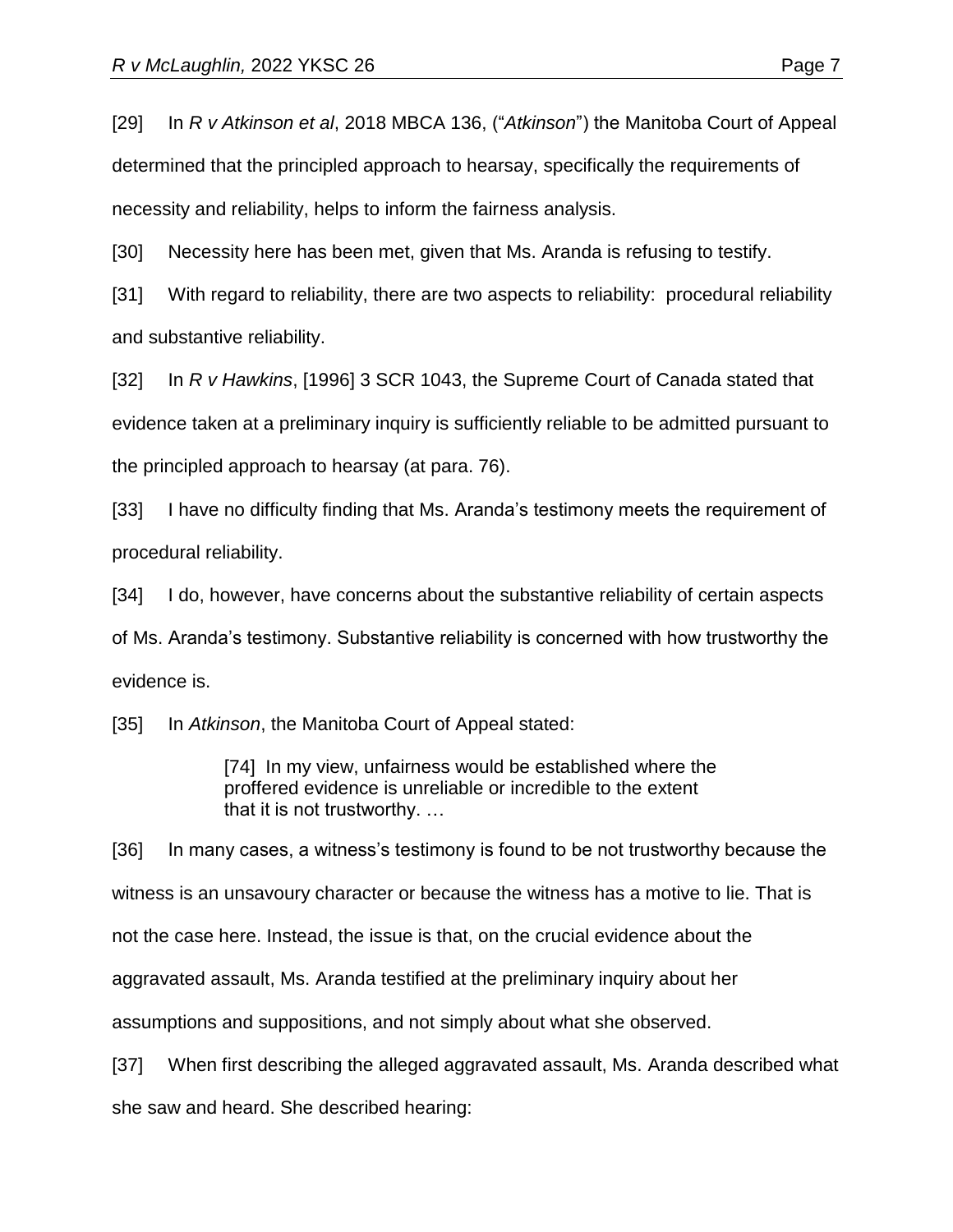… this crack, like two rocks hit each other. And I'm like, Whoa, kind of thing, like what had just happened. And I hear my friend, my girlfriend, my best friend hit the floor. …

[38] Later on, however, she was asked by the Crown to explain further. Ms. Aranda

then testified:

He [Mr. McLaughlin] hit the back of her head with the shotgun. I'm assuming that's what — like that's what it sounded like to me, because I didn't really get to see it, but it sounded pretty, you know, it's a lot like something hitting something. So. It was just the sound of it.

[39] Later, the Crown asked whether there was a light on when the alleged

aggravated assault occurred, and Ms. Aranda stated:

- A Not really, no. Not until after she came to after he did that to her.
- Q Okay.
- A And not 'til after he cracked her head open. …

[40] The only evidence that is admissible here is that Ms. Aranda saw that

Mr. McLaughlin had a gun and heard a crack. Her belief that Mr. McLaughlin hit

Ms. Cachene with the gun is not admissible.

[41] Thus, the difficulty is that the Crown is seeking to admit as evidence at trial

Ms. Aranda's speculations and assumptions about what occurred. The evidence is

unreliable because it should not be admitted at all.

[42] There is the possibility of providing an instruction to the jury on this part of

Ms. Aranda's evidence and alerting it that it should only take into consideration what she observed and not what she believed occurred.

[43] However, this evidence is about one of the most serious charges against

Mr. McLaughlin. It is also an essential element to Ms. Aranda's conclusions about why

Mr. McLaughlin would not allow her and Ms. Cachene to leave. It is central to the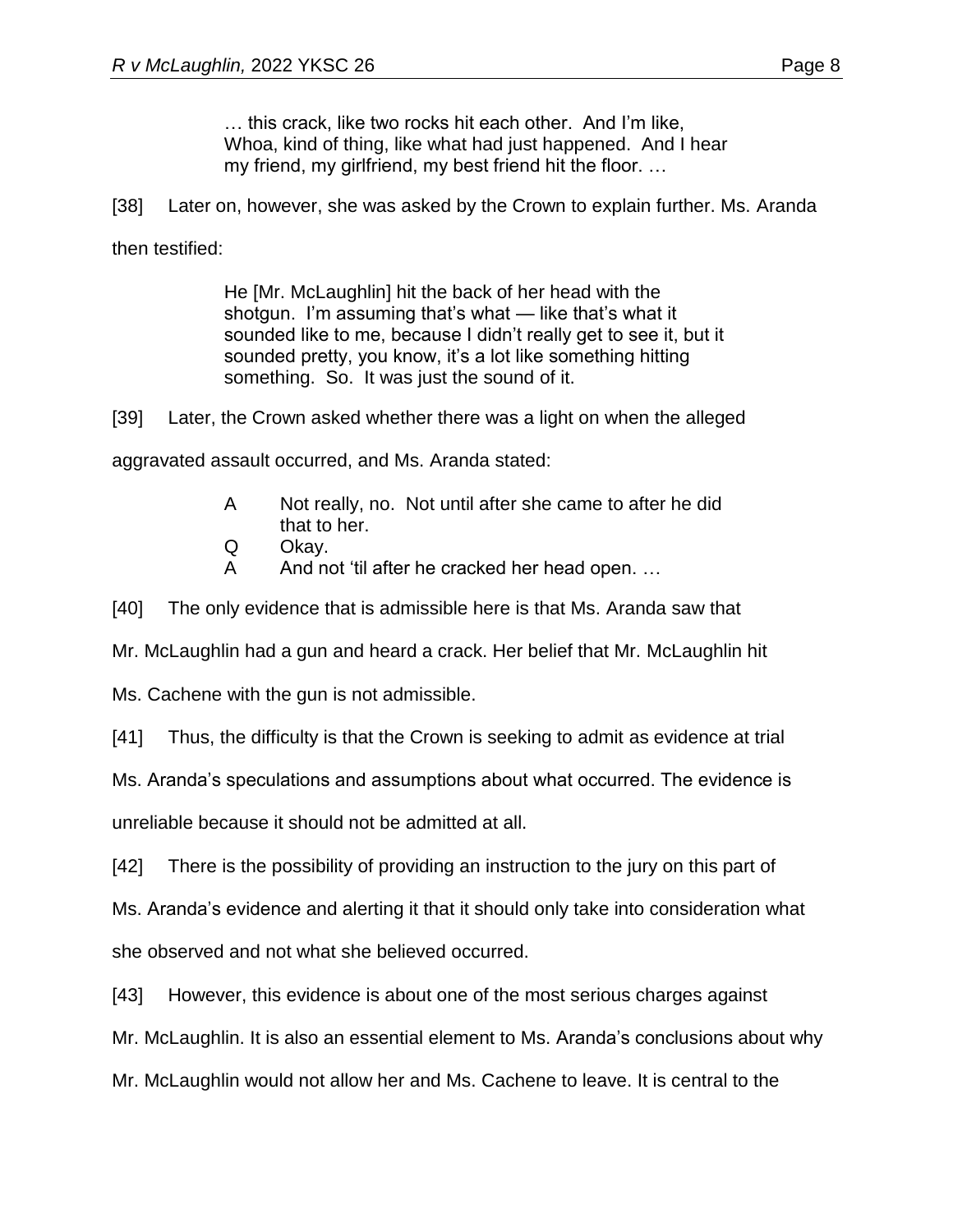charges and central to Ms. Aranda's testimony. I do not believe that an instruction to the jury about the use they can make of Ms. Aranda's statement would be sufficient to counteract the unfairness to Mr. McLaughlin.

[44] I have an additional concern. Mr. McLaughlin's counsel had not received all the available disclosure before the commencement of the preliminary inquiry, and this has an impact on fairness as well. The lack of disclosure is through no fault of the Crown or defence. Mr. McLaughlin had several counsel by the time counsel who was acting for him on the preliminary inquiry was retained and his lawyer had been recently retained. When the lawyer asked for the disclosure, the Crown provided it. However, because the lawyer lives in British Columbia, it was sent by courier and took a week to arrive. By then, Mr. McLaughlin's counsel had left to come to Whitehorse for the preliminary inquiry.

[45] At the beginning of the preliminary inquiry, Mr. McLaughlin's counsel stated:

I took over conduct of this matter only a few weeks ago, and unfortunately, the disclosure package that was sent by the Crown did not reach me in time, and so all I was able to be furnished was a small — the police narrative and the statement of the witness that you're going to hear today. So for obvious reasons, I'm not in a position that I can effectively deal with the other witnesses that were otherwise going to be called without involving a further adjournment or simply stumbling along in a discovery, and I did not want to tie the Court up in that fashion.

Had I been able to schedule this preliminary inquiry, it would've been much longer than one day.

So in the circumstances, in order to save this and keep the *Jordan* date on line, I've got instructions from my client to indicate to the Court that we're prepared to consent to committal at the conclusion of this preliminary inquiry …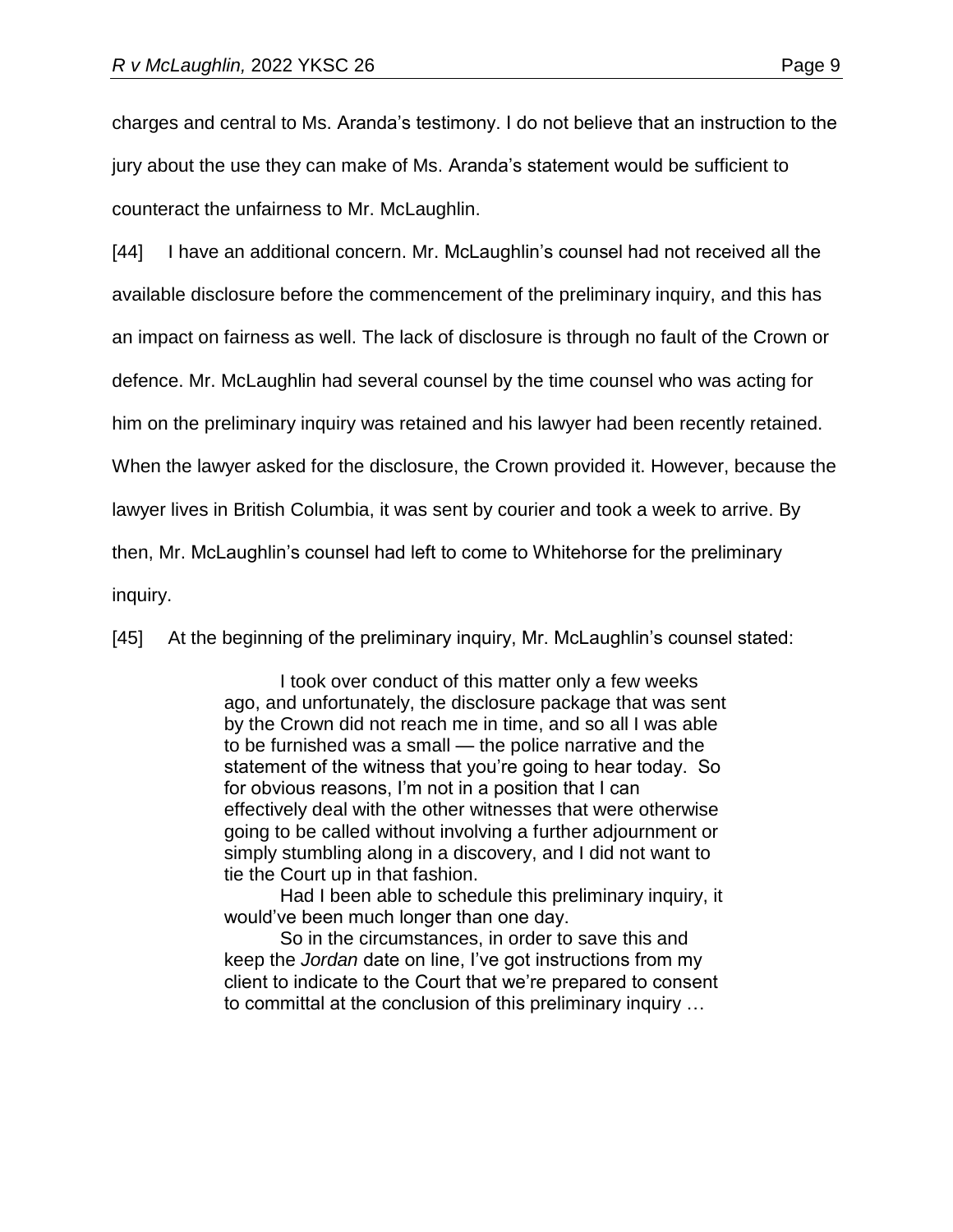[46] The issue of whether unfairness arises when a defendant receives information

after the preliminary inquiry that they could have used in cross-examination has been

considered by the courts.

[47] In *R v Barembruch*, [1997] BCJ No 2029 (QL), ("*Barembruch*") the British Columbia Court of Appeal heard an appeal in which the Crown had not provided information it had to the defence before the preliminary inquiry. The Court of Appeal found that the Crown had not done anything wrong but determined that the information:

> [18] ... was such as could have led to telling cross-examination of [the witness] on the issue of credibility which was the primary issue before the court. That was denied the appellant.

[48] The Court of Appeal found, in that instance, that without the information, the accused did not have a fair trial.

[49] The Crown submits that unfairness does not arise here because Mr. McLaughlin gave instructions to his lawyer to proceed with the preliminary inquiry even though he did not have full disclosure. Counsel could have applied for an adjournment but did not. As that was his choice, unfairness does not arise.

[50] This argument does not take into account the conundrum Mr. McLaughlin and his lawyer were facing. Mr. McLaughlin was charged in August 2019. His preliminary inquiry was set on April 1, 2020 but was then adjourned and set again to November 25, 2020. Given the delays involved, Mr. McLaughlin's lawyer pressed on with the preliminary inquiry.

[51] The fact that he did is fortuitous, as it has taken one and a half more years to get from the preliminary inquiry to trial. Mr. McLaughlin should not be penalized because his counsel took the issue of delay seriously.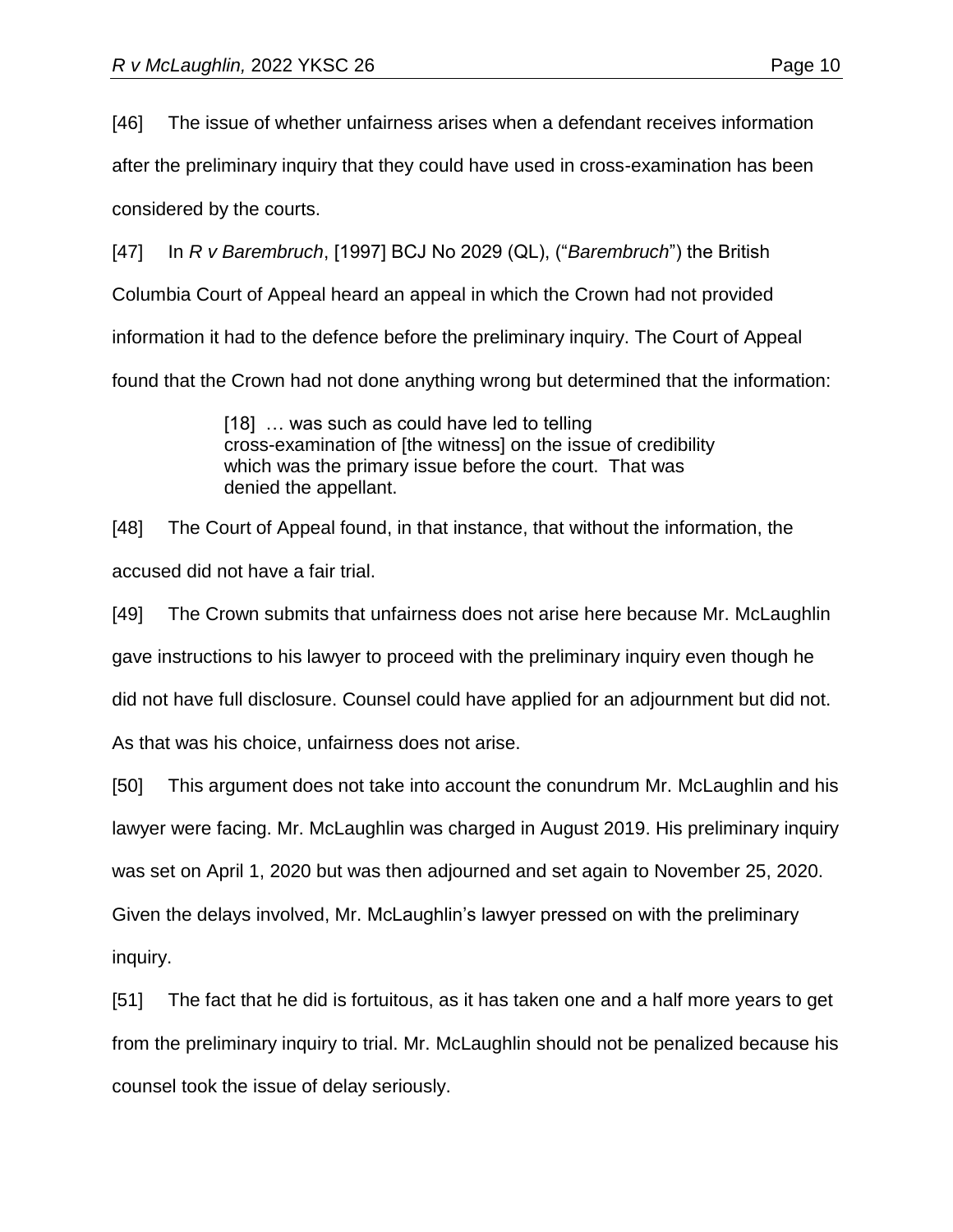[52] This does not end the matter, however. In this case, Mr. McLaughlin's counsel had Ms. Aranda's statement and therefore had a basis upon which to cross-examine her. I must therefore find that having other disclosure would have had an impact on the cross-examination of Ms. Aranda in order to conclude that it would be unfair to admit Ms. Aranda's testimony into evidence at trial.

[53] In *Barembruch*, the importance of the information was evident. Here, it is not as clear that the lack of disclosure would have had an impact on counsel's ability to cross-examine the witness. However, there are two aspects of disclosure that Mr. McLaughlin identified that could have had an impact on cross-examination.

[54] Three CDs of pictures were part of Crown disclosure and included pictures of the guns seized by RCMP and of a woodpile on Mr. McLaughlin's property. This information was not provided to Mr. McLaughlin's lawyer at the preliminary inquiry and it is these pictures that I conclude would have affected the cross-examination.

[55] In her testimony, Ms. Aranda said that she saw Mr. McLaughlin with a gun and described it as a black double-barreled shotgun. In argument on the application, Mr. McLaughlin stated that he did not own a black double-barreled shotgun. The police seized five guns from Mr. McLaughlin, none of which were, as I understand it, a black double-barreled shotgun. Pictures of the guns were in the disclosure but were not provided to Mr. McLaughlin's lawyer. This evidence was important as it is this that Ms. Aranda says Mr. McLaughlin pointed at her and which Mr. McLaughlin used to hit Ms. Cachene.

[56] Although Mr. McLaughlin was able to tell his lawyer about the guns he did and did not own, pictures of the guns would have provided the lawyer with a clear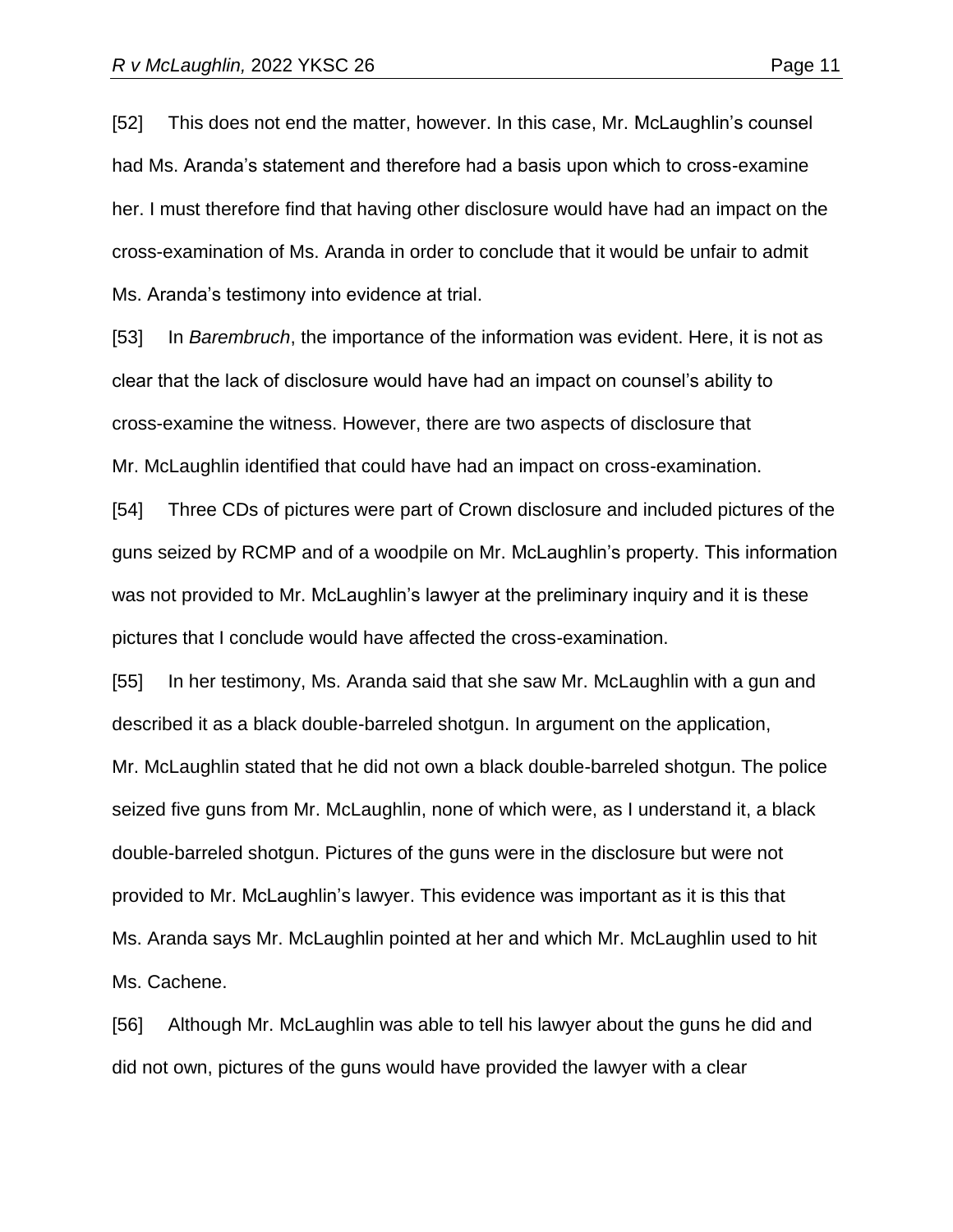understanding of what exactly Mr. McLaughlin owned, how it compared to Ms. Aranda's testimony, and would have assisted in the ability to cross-examine her.

[57] It would, for instance, perhaps have allowed him to box her in fully in regards to her evidence or potentially would have had her admit that she was not as clear as she thought about what she saw.

[58] Similarly, the RCMP took pictures of the scene, including a woodpile. In his cross-examination of her, Mr. McLaughlin's lawyer implied that Ms. Cachene could have fallen and hit her head on the woodpile.

[59] In argument, Mr. McLaughlin pointed out that the picture of the woodpile had blood on it. The picture would have been useful for Mr. McLaughlin to reconstruct the incident. It also could have assisted in cross-examining Ms. Aranda using the photo.

[60] I am mindful that the circumstances in which the Court will decline to admit evidence taken at the preliminary inquiry under s. 715(1) will be rare. However, taken together, the inclusion of evidence that is not otherwise admissible and that is crucial to the Crown's case on aggravated assault, and the lack of disclosure on important issues that were pertinent to Mr. McLaughlin's cross-examination of Ms. Aranda lead me to conclude that it would be unfair to admit Ms. Aranda's evidence in the preliminary inquiry.

[61] The Crown has also sought to admit the evidence from the preliminary inquiry under the principled exception to the hearsay rule, as she is entitled to, given that s. 715 does not provide a complete code for the admission of preliminary inquiry testimony. [62] The analysis of admission under the principled exception to the hearsay rule is much the same as that under s. 715. To the extent that the analyses differ, I do not